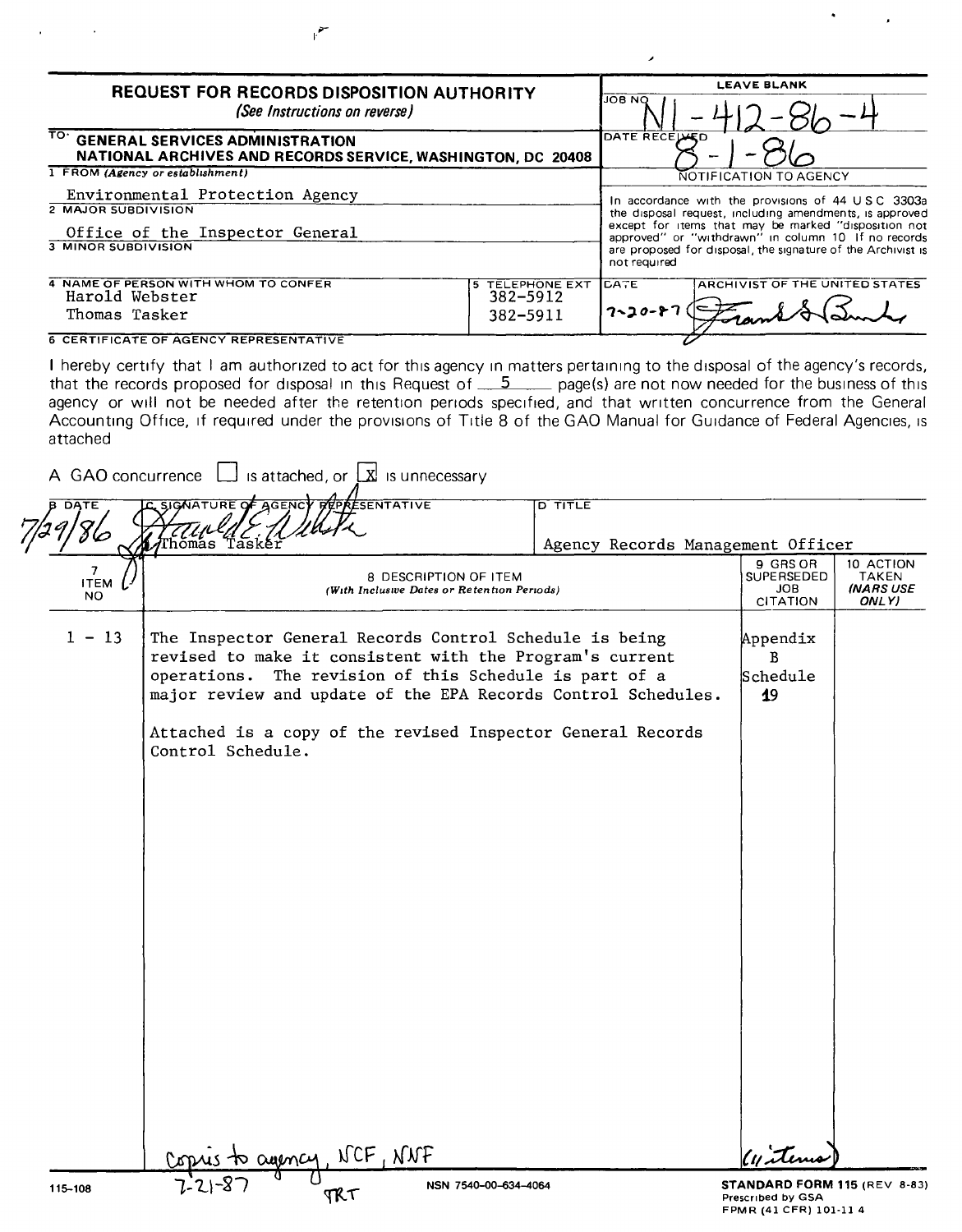| U.S. ENVIRONMENTAL PROTECTION AGENCY-RECORDS CONTROL SCHEDULES |                                                                                                                                                                                                                                                                                                                                                                                                                    |                                                                                                                                                                                          |  |  |  |
|----------------------------------------------------------------|--------------------------------------------------------------------------------------------------------------------------------------------------------------------------------------------------------------------------------------------------------------------------------------------------------------------------------------------------------------------------------------------------------------------|------------------------------------------------------------------------------------------------------------------------------------------------------------------------------------------|--|--|--|
|                                                                | TITLE OF SCHEDULE                                                                                                                                                                                                                                                                                                                                                                                                  | COVERAGE OF SCHEDULE                                                                                                                                                                     |  |  |  |
|                                                                | INSPECTOR GENERAL RECORDS                                                                                                                                                                                                                                                                                                                                                                                          | <b>AGENCYWIDE</b>                                                                                                                                                                        |  |  |  |
| <b>ITEM</b>                                                    | NAME AND DESCRIPTION OF RECORD/FILE                                                                                                                                                                                                                                                                                                                                                                                | RETENTION PERIOD AND DISPOSITION                                                                                                                                                         |  |  |  |
| $\mathbf{1}$ .                                                 | Program Management Files. Contains data relating to the<br>management and operation of the Office of Inspector<br>General's audit and investigation program. Records con-                                                                                                                                                                                                                                          | Retention: Retain 5 years.<br>Disposition -- Break file at end of year. Keep                                                                                                             |  |  |  |
|                                                                | sist of correspondence, reports, program planning docu-<br>ments, personnel needs, and other program management<br>matters.                                                                                                                                                                                                                                                                                        | in office 21 months, then transfer to the FRC.<br>Destroy when 5 years old.                                                                                                              |  |  |  |
| 2.                                                             | Investigative Reports. Case files of investigative<br>reports and related papers on EPA personnel or private<br>persons or concerns having relationship with EPA<br>relating to violations of standards of conduct, regu-<br>lations or of Federal criminal law.                                                                                                                                                   |                                                                                                                                                                                          |  |  |  |
|                                                                | a. Files containing information or allegations which<br>are of an investigative nature but do not relate to a<br>specific investigation. They include anonymous or<br>vaque allegations not warranting an investigation,<br>matters referred to constitutents or other agencies<br>tor handling, and support files providing general<br>information which may prove useful in Inspector<br>General Investigations. | Retention: Retain 5 years.<br>Disposition: Break file when project or trans-<br>action is completed. Keep in office 1 year,<br>then transfer to the FRC. Destroy when 5 years<br>old.    |  |  |  |
|                                                                | b. All other investigative case files.                                                                                                                                                                                                                                                                                                                                                                             | Retention: Retain 10 years.<br>Disposition: Break file when project or trans-<br>action is completed. Keep in office 3 years,<br>then transfer to the FRC. Destroy when 10<br>years old. |  |  |  |
| 3.                                                             | Inspection of Procedures or Programs. Reports and re-<br>lated documents of inepection of procedures or programs<br>to detect conditions that may lead to violations of                                                                                                                                                                                                                                            | Retention: Retain 8 years.<br>Disposition: Break tile after inspection is                                                                                                                |  |  |  |
|                                                                | laws and requlations.                                                                                                                                                                                                                                                                                                                                                                                              | completed. Keep in office 2 years, then<br>transter to the FRC. Destroy when 8 years old.                                                                                                |  |  |  |

 $\ddot{\phantom{a}}$ 

 $\mathbb{Z}^2$ 

 $\langle \cdot \rangle$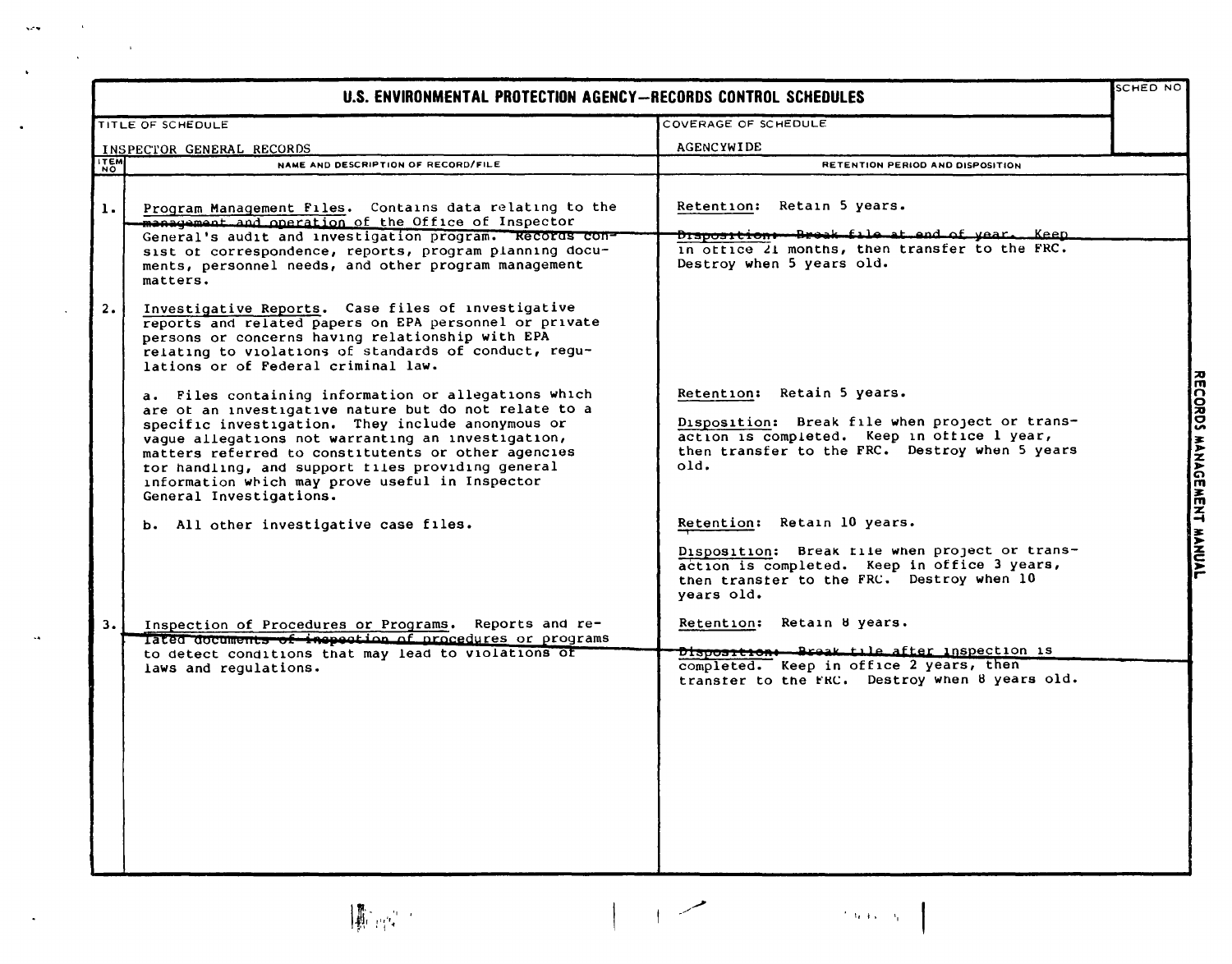| U.S. ENVIRONMENTAL PROTECTION AGENCY-RECORDS CONTROL SCHEDULES |                                                                                                                                                                                                                                                                                                                                                                                                                                                                                                         |                                                                                                                                                                                                                                                                                                                                                    |  |  |
|----------------------------------------------------------------|---------------------------------------------------------------------------------------------------------------------------------------------------------------------------------------------------------------------------------------------------------------------------------------------------------------------------------------------------------------------------------------------------------------------------------------------------------------------------------------------------------|----------------------------------------------------------------------------------------------------------------------------------------------------------------------------------------------------------------------------------------------------------------------------------------------------------------------------------------------------|--|--|
|                                                                | TITLE OF SCHEDULE                                                                                                                                                                                                                                                                                                                                                                                                                                                                                       | COVERAGE OF SCHEDULE                                                                                                                                                                                                                                                                                                                               |  |  |
|                                                                | INSPECTOR GENERAL RECORDS                                                                                                                                                                                                                                                                                                                                                                                                                                                                               | <b>AGENCYWIDE</b>                                                                                                                                                                                                                                                                                                                                  |  |  |
| ITEM                                                           | NAME AND DESCRIPTION OF RECORD/FILE                                                                                                                                                                                                                                                                                                                                                                                                                                                                     | RETENTION PERIOD AND DISPOSITION                                                                                                                                                                                                                                                                                                                   |  |  |
| 4.                                                             | Final Reports of Audits. Final reports of internal audits<br>on Agency systems and procedures, and external audits con-<br>ducted on contractors and grantees. Included are the<br>following types of audits: initial pricing, construction<br>grant audits, overhead audits, internal Agency systems<br>surveys, interim audits, and final audits. Documentation<br>sensists of report showing purpose and scope of audit,<br>background data, survey contents, and conclusions and<br>recommendations |                                                                                                                                                                                                                                                                                                                                                    |  |  |
|                                                                | a. Official Copies. Maintained at Headquarters.                                                                                                                                                                                                                                                                                                                                                                                                                                                         | Retention: Retain 8 years.                                                                                                                                                                                                                                                                                                                         |  |  |
|                                                                | b. Other Copies. Maintained in Regional Audit<br>offices.                                                                                                                                                                                                                                                                                                                                                                                                                                               | Disposition: Break file after final resolution<br>of audit findings. Keep in office current<br>fiscal year plus 2 additional years, then<br>transfer to the FRC. Destroy when 8 years old.<br>Retention: As below.<br>Disposition: Destroy in office when 4 years old<br>or sooner if no longer needed for administrative<br>or reference purpose. |  |  |
| 5.                                                             | Audit Workpaper Files. Includes documentation in support<br>of conclusions expressed in Final Audit. Reports of all<br>internal and external audits conducted. Workpapers show<br>a record of work performed, the method of analysis, the<br>intormation collected and its source, and other<br>information.                                                                                                                                                                                            | Retention: Retain 8 years.<br>Disposition: Break file upon completion of<br>audit. Keep in office current fiscal year plus<br>21 additional months after final resolution of<br>audit findings, then transfer to the FRC.<br>Destroy when 8 years old.                                                                                             |  |  |
| 6.                                                             | Semiannual Reports. Semiannual reports prepared by the<br>Inspector General and submitted to Congress. The reports                                                                                                                                                                                                                                                                                                                                                                                      | <b>Retention:</b>                                                                                                                                                                                                                                                                                                                                  |  |  |
|                                                                | summerizes the accuration of the Office of Inspector                                                                                                                                                                                                                                                                                                                                                                                                                                                    | a. Record Copy. Permanent.                                                                                                                                                                                                                                                                                                                         |  |  |
|                                                                | General for the preceeding six-month periods ending-<br>March 31 and September 30. For details on composition<br>of these reports see Section 5, Public Law 95-452 dated<br>October 12, 1978.                                                                                                                                                                                                                                                                                                           | b. Information Copies. Retain 3 years                                                                                                                                                                                                                                                                                                              |  |  |

 $\sum_{i=1}^{n}$ 

 $\hat{\mathcal{L}}$ 

U> .<br>.<br>.<br>.<br>.<br>. :<br>:<br>:<br>: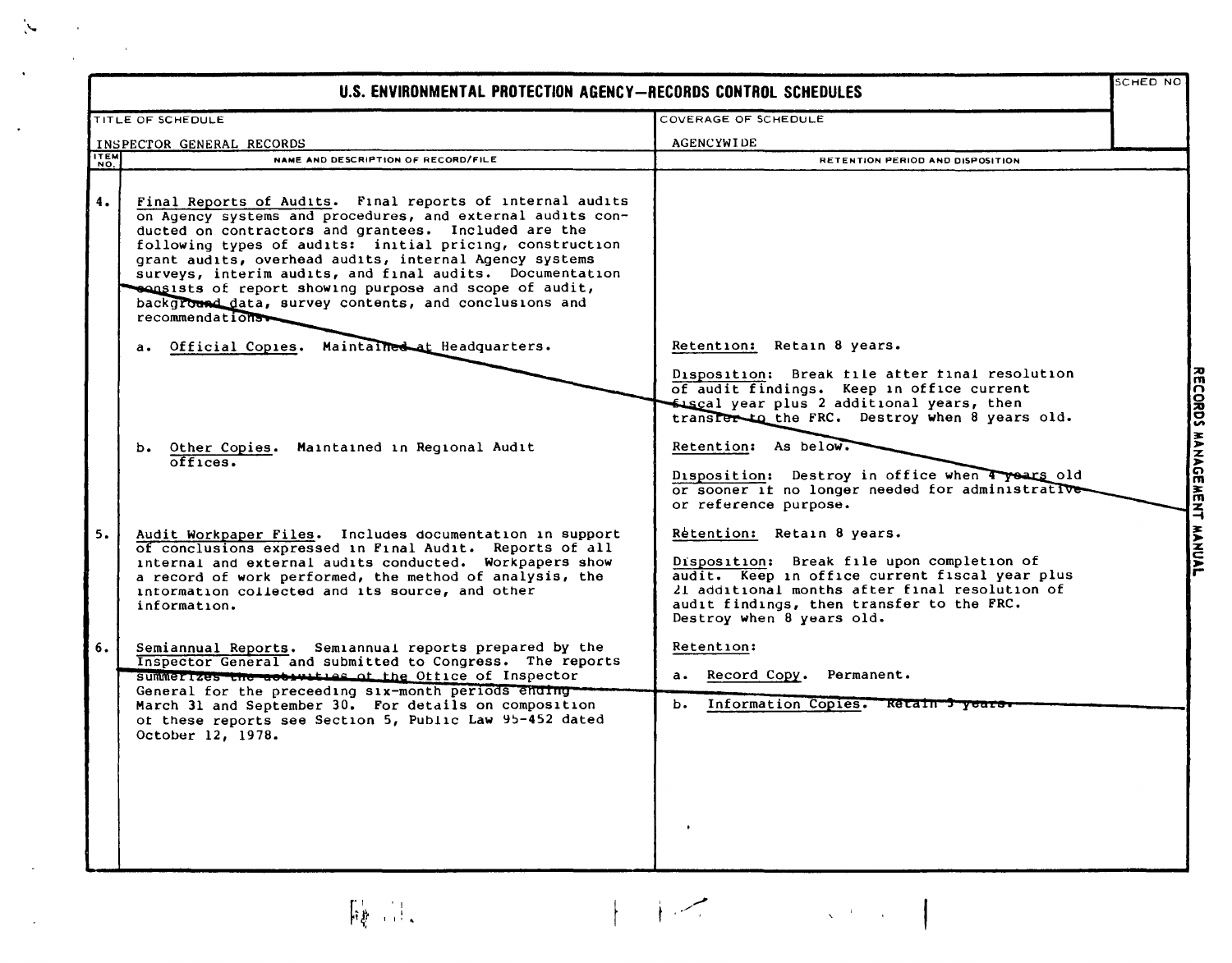| SCHED NO<br>U.S. ENVIRONMENTAL PROTECTION AGENCY-RECORDS CONTROL SCHEDULES |                                                                                                                                                                                                                                                                                                                                                                                                                                                                               |                                                                                                                                                                                                                                                              |  |  |  |  |
|----------------------------------------------------------------------------|-------------------------------------------------------------------------------------------------------------------------------------------------------------------------------------------------------------------------------------------------------------------------------------------------------------------------------------------------------------------------------------------------------------------------------------------------------------------------------|--------------------------------------------------------------------------------------------------------------------------------------------------------------------------------------------------------------------------------------------------------------|--|--|--|--|
|                                                                            | <b>TITLE OF SCHEDULE</b>                                                                                                                                                                                                                                                                                                                                                                                                                                                      | COVERAGE OF SCHEDULE                                                                                                                                                                                                                                         |  |  |  |  |
|                                                                            | INSPECTOR GENERAL RECORDS                                                                                                                                                                                                                                                                                                                                                                                                                                                     | <b>AGENCYWIDE</b>                                                                                                                                                                                                                                            |  |  |  |  |
| <b>ITEM</b>                                                                | NAME AND DESCRIPTION OF RECORD/FILE                                                                                                                                                                                                                                                                                                                                                                                                                                           | <b>RETENTION PERIOD AND DISPOSITION</b>                                                                                                                                                                                                                      |  |  |  |  |
|                                                                            |                                                                                                                                                                                                                                                                                                                                                                                                                                                                               | Disposition:<br>a. Record Copy. Break file upon transmission<br>to Congress. Keep in office 5 years, then<br>transfer to the FRC. Keep in FRC 15 years, then<br>ofter to the National Archives in 5 years blocks<br>when 20 years old.                       |  |  |  |  |
|                                                                            |                                                                                                                                                                                                                                                                                                                                                                                                                                                                               | b. Information Copies. Destroy when J years<br>old or sooner if no longer needed.                                                                                                                                                                            |  |  |  |  |
| 7.                                                                         | Suspension and Debarment Files. Contains records re-<br>lating to the suspension and debarment of contractors and<br>grantees for misconduct or poor performance.                                                                                                                                                                                                                                                                                                             | Retention: Retain 8 years.<br>Disposition: Break file upon completion of<br>case. Keep in office current fiscal year plus<br>2 additional years, then transfer to the FRC.<br>Destroy when 8 years old.                                                      |  |  |  |  |
| 8.                                                                         | Hotline Files. Contains records relating to Hotline<br>complaints which include internal forms, memos, and<br>correspondence with responsible official, synopsis of<br>case, and copies of closing reports.                                                                                                                                                                                                                                                                   | Retention: Retain 10 years.<br>Disposition: Break file upon completion of case.<br>Keep in office current fiscal year plus 2<br>additional years, then transfer to the FRC.<br>Destroy when 10 years old.                                                    |  |  |  |  |
| 9.                                                                         | Controlled and Major Correspondence of the Inspector<br>General. Includes copies of controlled and major<br>correspondence signed by the Inspector General. The<br>correspondence significantly documents the program<br>activities and was processed under special handling<br>control procedures because of the importance of the<br>letters or time requirements of replies. Records<br>consist of copies of incoming letters, copies of the<br>responses, and enclosures. | Retention: Permanent.<br>Disposition: Break file at end of year. Keep in<br>office current year plus 1 additional year, then<br>transfer to the FRC. Keep in FRC for 10 years,<br>then offer to the National Archives. in 5 yr. blocks when<br>10 years old. |  |  |  |  |
| 101                                                                        | General Correspondence of the Inspector General.<br>Includes copies of non-controlled (routine) cor-<br>respondence. Records consist of incoming letters and<br>enclosures.                                                                                                                                                                                                                                                                                                   | Retention: Retain 5 years.<br>Break file at end of year. Keep<br>Disposition:<br>in ottice I year, then transfer to the FRC.<br>Destroy when 5 years old.                                                                                                    |  |  |  |  |
|                                                                            | $\left\{ \begin{array}{ll} \mathbf{1}_{\mathbf{1}_{\mathbf{1}_{\mathbf{1}_{\mathbf{1}}}}\left( \mathbf{1}_{\mathbf{1}_{\mathbf{1}_{\mathbf{1}}}}\right) & \mathbf{1}_{\mathbf{1}_{\mathbf{1}_{\mathbf{1}}}}\left( \mathbf{1}_{\mathbf{1}_{\mathbf{1}_{\mathbf{1}}}}\right) \\ \mathbf{1}_{\mathbf{1}_{\mathbf{1}_{\mathbf{1}}}}\left( \mathbf{1}_{\mathbf{1}_{\mathbf{1}_{\mathbf{1}}}}\right) & \mathbf{1}_{\mathbf{1}_{\mathbf{1}_{\mathbf{1}}}}\left( \mathbf{$<br>博士      | $\frac{1}{2}$<br>$\Lambda_{\rm{max}}$                                                                                                                                                                                                                        |  |  |  |  |

 $\mathcal{L}_{\mathcal{L}}$ 

 $\hat{\mathbf{r}}$ 

 $\hat{\boldsymbol{\beta}}$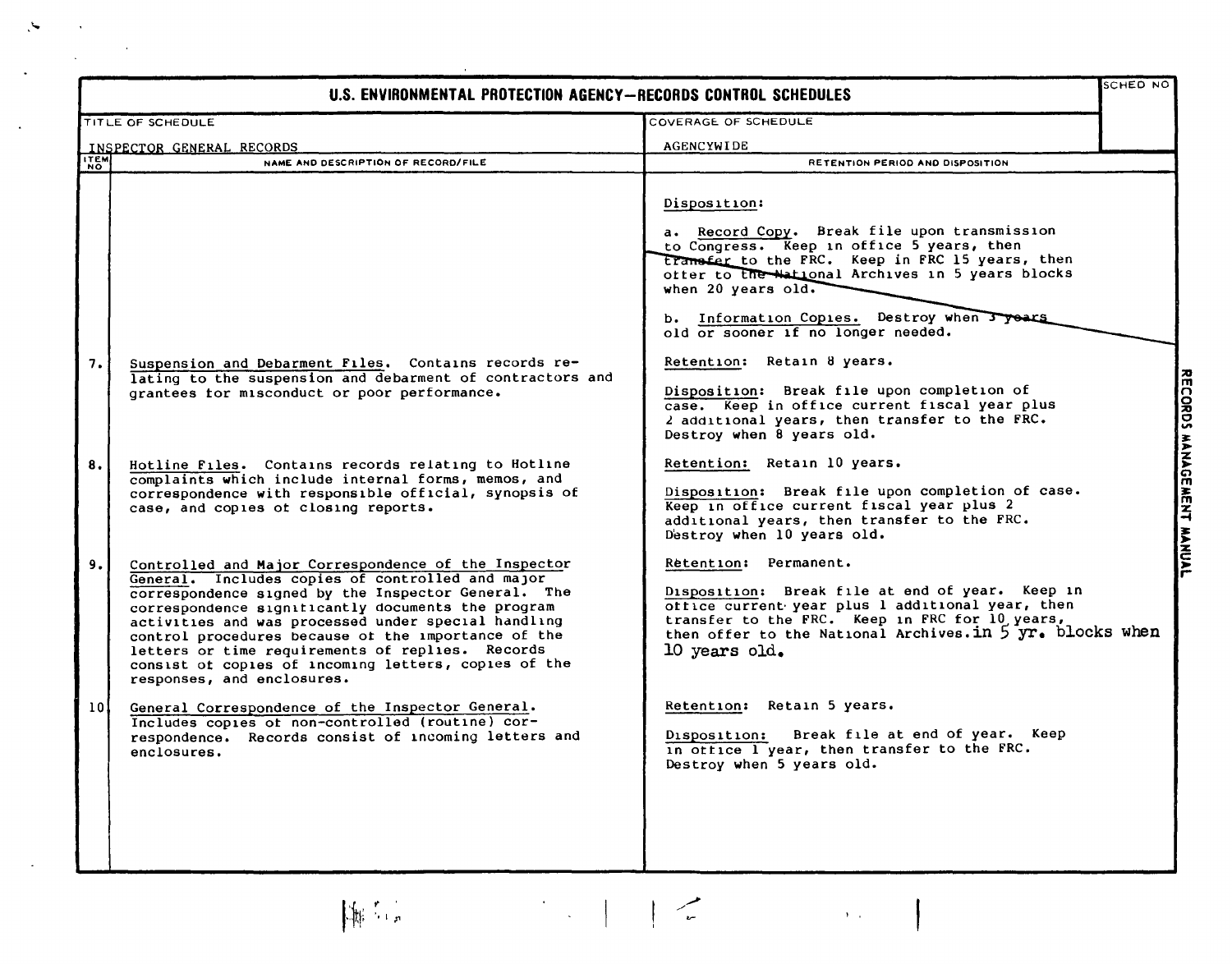|                 | <b>U.S. ENVIRONMENTAL PROTECTION AGENCY-RECORDS CONTROL SCHEDULES</b>                                                                                                                                                                                                                                                                                                                                                                                                                                                                                                                                                                                                                                                     |                                                                                                                                                                                                                                                                                                                                                                                                  | SCHED.NO                             |  |
|-----------------|---------------------------------------------------------------------------------------------------------------------------------------------------------------------------------------------------------------------------------------------------------------------------------------------------------------------------------------------------------------------------------------------------------------------------------------------------------------------------------------------------------------------------------------------------------------------------------------------------------------------------------------------------------------------------------------------------------------------------|--------------------------------------------------------------------------------------------------------------------------------------------------------------------------------------------------------------------------------------------------------------------------------------------------------------------------------------------------------------------------------------------------|--------------------------------------|--|
|                 | TITLE OF SCHEDULE<br>INSPECTOR GENERAL RECORDS                                                                                                                                                                                                                                                                                                                                                                                                                                                                                                                                                                                                                                                                            | <b>COVERAGE OF SCHEDULE</b><br><b>AGENCYWIDE</b>                                                                                                                                                                                                                                                                                                                                                 |                                      |  |
| ITEM            | NAME AND DESCRIPTION OF RECORD/FILE                                                                                                                                                                                                                                                                                                                                                                                                                                                                                                                                                                                                                                                                                       | RETENTION PERIOD AND DISPOSITION                                                                                                                                                                                                                                                                                                                                                                 |                                      |  |
| 114             | Speeches by Inspector General or Staff. Speeches pre-<br>pared for delivery at civic functions and professional<br>conferences and meetings.                                                                                                                                                                                                                                                                                                                                                                                                                                                                                                                                                                              | Retention:<br>a. Record Copy. Permanent.<br>b. Information Copies. Retain 1 year.<br>Disposition:<br>a. Record Copy. Break file after presentation.<br>Keep in office 5 years, then transfer to the FRC.<br>Keep in FRC for 5 years, then offer to the<br>National Archives.in 5 yr. blocks when 10 yr. old.<br>b. Information Copies. Destroy when 1 year old<br>or sooner if no longer needed. |                                      |  |
| 12 <sub>1</sub> | Personnel Security Clearance Files. A record of investi-<br>gations of personnel employed by, or seeking employment<br>with the Agency, or whose relationship with the Agency<br>requires a security clearancer<br>a. Case files documenting the investigations of Federal<br>employees and applicants for Federal employment, whether<br>or not a security clearance is granted, and other persons,<br>such as those performing work for EPA under contract, who<br>require an approval before having access to Government<br>facilities or to sensitive data.<br>b. Investigate reports and related papers furnished to<br>EPA by investigative organizations for use in making<br>security/suitability determinations. | Retention: Retain 5 years after termination of<br>employment.<br>Disposition: Keep in office 5 years after<br>separation or transfer of employee, then destroy.<br>Retention: Retain 2 years after termination of<br>employment.<br>Disposition: Keep in office 2 years after<br>separation or transfer of employee, then<br>destroy.                                                            | RECORDS MANAGE<br><b>MENT MANUAL</b> |  |
| 13 l            | Personnel Security Clearance Status Files. Records<br>maintained to show the security clearance status of                                                                                                                                                                                                                                                                                                                                                                                                                                                                                                                                                                                                                 | Retention: Destroy.                                                                                                                                                                                                                                                                                                                                                                              |                                      |  |
|                 | individuals, either in the form of list or rosters.                                                                                                                                                                                                                                                                                                                                                                                                                                                                                                                                                                                                                                                                       | Disposition: Break file when superseded or<br>obsolete, then destroy.                                                                                                                                                                                                                                                                                                                            |                                      |  |



 $\sigma$  appe

والوارعية القاعات

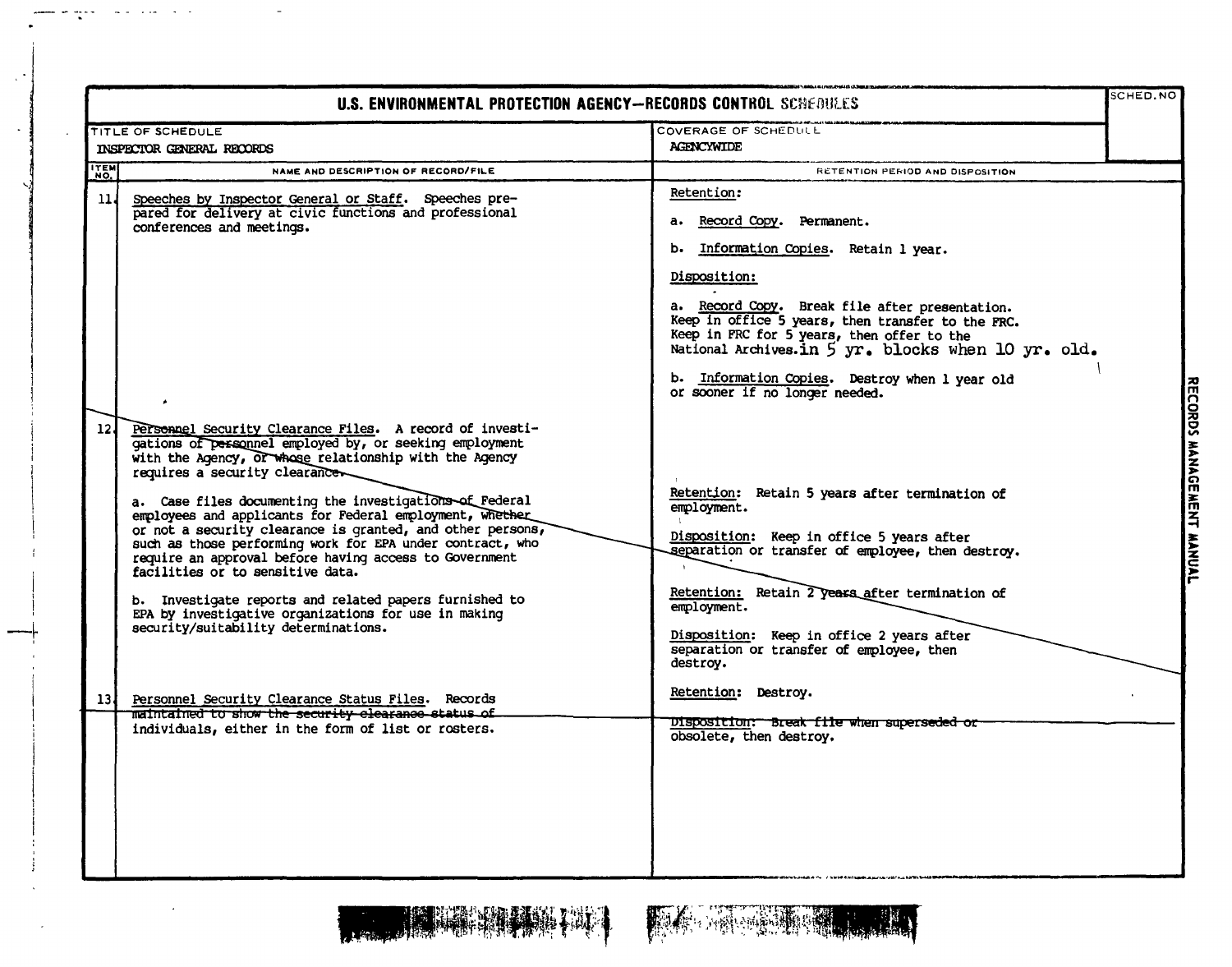Atch to SF 115 (Revised Item Numbers compared to Previous Item Numbers Schedule Number, and NARS Job Number)

 $\hat{\boldsymbol{\theta}}$ 

|                         |                           | Title Of Schedule: | Inspector General Records |                  |                                   |                 |
|-------------------------|---------------------------|--------------------|---------------------------|------------------|-----------------------------------|-----------------|
| REVISED<br>Item Numbers |                           |                    |                           |                  | PERVIOUS<br>Item No. Schedule No. | NARS Job No.    |
| $\boldsymbol{1}$ .      |                           |                    |                           | $\mathbf 1$      | $B - 19$                          | $NC-1-412-83-3$ |
| 2.                      |                           |                    |                           | $\overline{2}$   |                                   |                 |
| 3.                      |                           |                    |                           | 3                |                                   |                 |
| $4$ .                   |                           |                    |                           | $\overline{4}$   |                                   |                 |
| 5.                      |                           |                    |                           | 5                |                                   |                 |
| $\mathbf 6$ .           |                           |                    |                           | $\boldsymbol{6}$ |                                   |                 |
| 7.                      | (New)                     |                    |                           |                  |                                   |                 |
| $\bf 8$ .               | $\boldsymbol{\mathsf{H}}$ |                    |                           |                  |                                   |                 |
| $9$ .                   | $\pmb{\Pi}$               |                    |                           |                  |                                   |                 |
| $10.$                   | $\pmb{\mathsf{H}}$        |                    |                           |                  |                                   |                 |
| 11.                     | $\pmb{\mathsf{H}}$        |                    |                           |                  |                                   |                 |
| 12.                     | $\pmb{\mathsf{H}}$        |                    |                           |                  |                                   |                 |
| 13.                     | $\pmb{\mathfrak{m}}$      |                    |                           |                  |                                   |                 |
|                         |                           |                    |                           |                  |                                   |                 |

 $\hat{\mathbf{v}}$